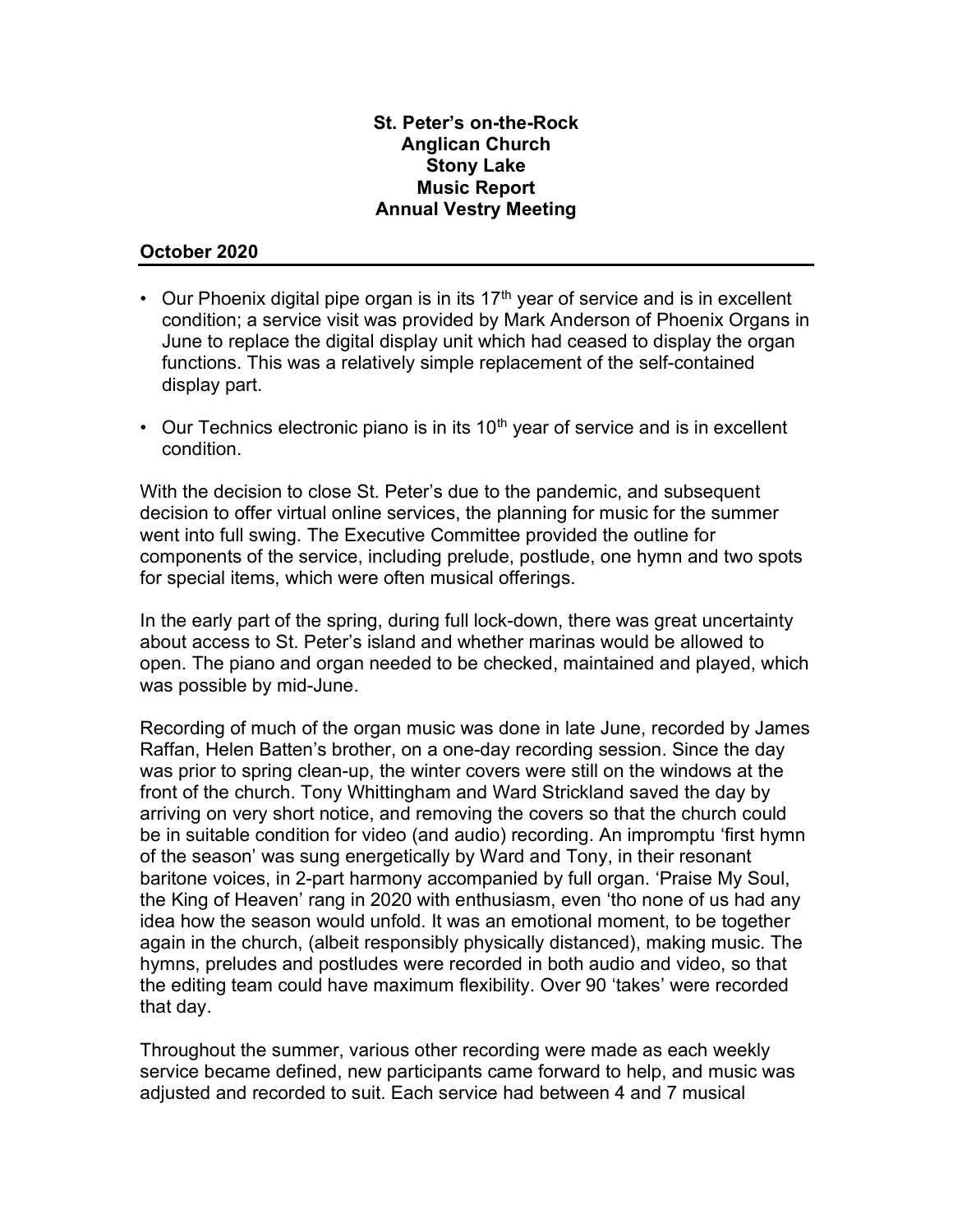segments, with a range of 2 – 15 musicians participating. In total, 27 different musicians provided their time and talent this year, with incredible willingness and support. Each participant recorded in their own space, in locations across the entire country, from Caroline Bruce in Newfoundland, to the Edison Singers in Elora, to Bob Trennum in Lakefield, to Morgan Strickland in Ottawa, to Jeanne Lamon, Christina Mahler & Christina Hutten in Victoria, British Columbia. Not counting the countless practice 'takes', 80 recordings of musical elements were incorporated into our 13 services. Very large electronic files criss-crossed the ether to 'hellostpeters@gmail.com' and the phenomenal editing team of Rachel Corbett and Emily Schnurr painstakingly transformed the component files into each weekly service.

Special mention is needed for Bob and Jill Trennum, for their contributions this summer. Bob's skillful song-writing, in many cases with music specially for St. Peter's, and sonorous performances with voice, guitar and piano were offered for our use immediately upon the decision to create virtual services. Jill and Bob assisted tirelessly with the children's programme on multiple occasions as well.

Special mention is also needed for Morgan and Ward Strickland. Morgan is a professional operatic soprano, with experience & training all over the world, and is now based in Ottawa. Her Dad, Ward, is a passionate and expressive singer as well, having demonstrated same in the front row of St. Peter's for many years, but until this year, father and daughter had never sung a duet together. THIS year, that history changed, with Morgan and Ward preparing not one, but two poignant duets, creating harmonious musical history for all of us.

These recordings will be available through the St. Peter's website, as the services will be posted.

Utmost appreciation and thanks to all the musicians:

James Bourne Caroline Bruce Bruce Cole Rachel Corbett Taylor Dalton The Duketow Family Catherine D'Addario Noel Edison Lanny Fleming Kyle Guglielmo Christina Hutten Keenan Kelly Ariana Kloosterman Jeanne Lamon Mike Lepock